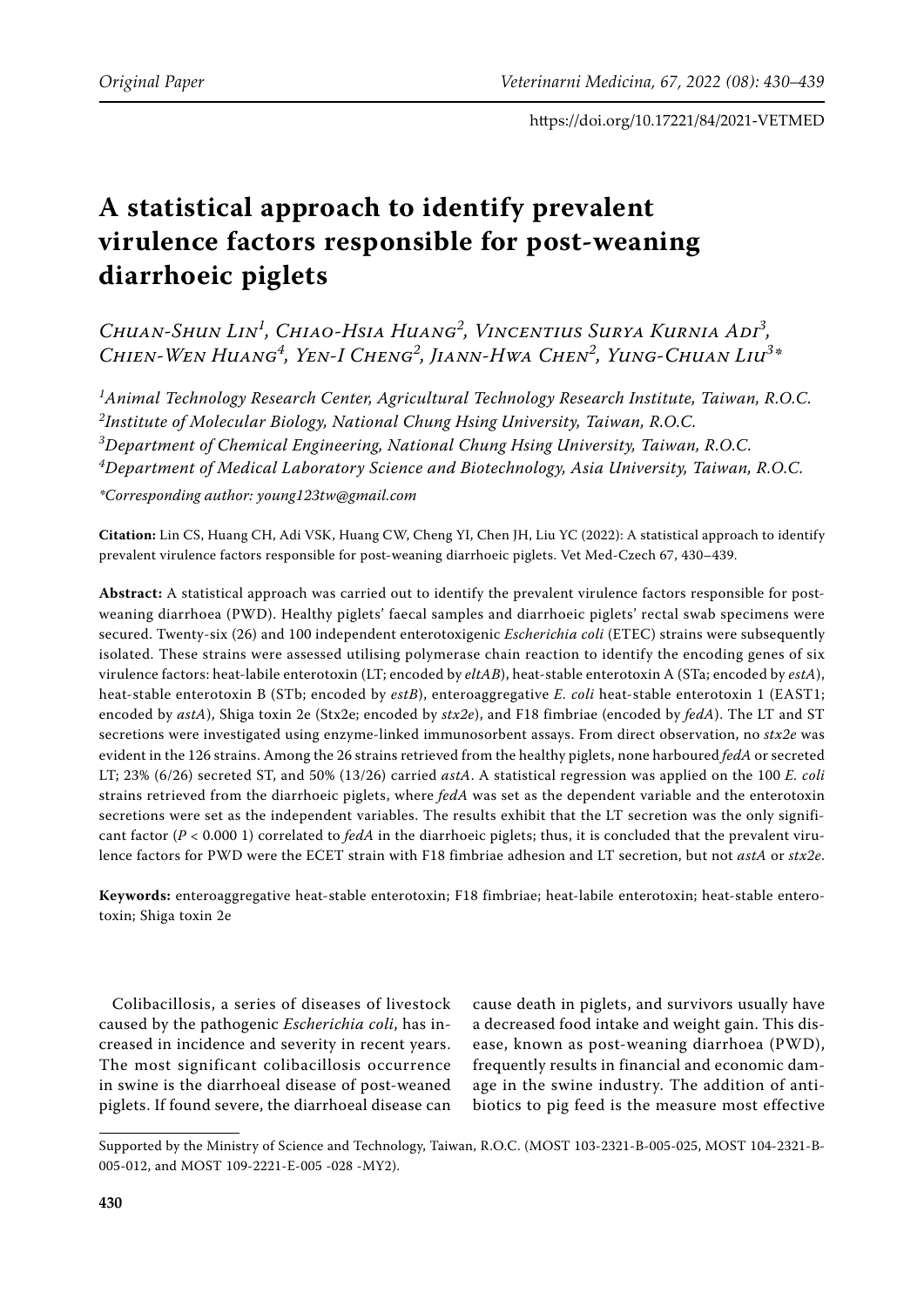at preventing PWD. Drug-resistant bacteria have emerged, however, and the use of antibiotics may lead to severe problems in the food chain and the environment [\(Cutler et al. 2007](#page-8-0); [Zhang 2014;](#page-9-0) [Teng](#page-8-1)  [et al. 2021\)](#page-8-1).

Studies have shown that enterotoxigenic *E. coli* (ETEC) is the leading cause of PWD [\(Fairbrother](#page-8-2)  [et al. 2005;](#page-8-2) [Nagy and Fekete 2005;](#page-8-3) [Zhang 2014](#page-9-0)). ETEC adheres to intestinal microvilli through fimbrial adhesion and secretes enterotoxins that alter the permeability of the intestinal epithelial cells, resulting in fluid and electrolyte leakage and cell death. Fimbrial adhesion and enterotoxin secretion are two significant virulence factors of ETEC [\(Zhang 2014](#page-9-0)). The fimbriae of ETEC strains of animal origin include F4 (K88), F5 (K99), F6 (987P), F7 (F41), F17, and F18 ([Vu-Khac et al. 2007](#page-9-1)). F4 and F18 are the two most common types; they are further classified according to their antigen variants: F4ab, F4ac, and F4ad; F18ab and F18ac ([Zhang](#page-9-0)  [2014](#page-9-0)). Both F4 and F18 possess adhesive structures that play essential roles in binding to host cell receptors ([Meijerink et al. 2000;](#page-8-4) [Nagy and Fekete](#page-8-3)  [2005](#page-8-3)); these different *E. coli* adhesion molecules are responsible for the sensitivity of a host toward infection by these particular strains of *E. coli* [\(Kim](#page-8-5)  [et al. 2010\)](#page-8-5).

Porcine ETEC mainly secretes heat-labile enterotoxin (LT; encoded by *eltAB*) and heat-stable enterotoxin (ST; including STa encoded by *estA* and STb encoded by *estB*). LT can be inactivated completely upon incubation at 60 °C for 15 min, whereas ST can withstand heat at 100 °C for 5 min [\(Fairbrother et al. 2005](#page-8-2)). Both enterotoxins disrupt the intestinal homeostasis, ultimately leading to diarrhoea in the infected animal ([Toledo et al. 2012](#page-8-6); [Zhang 2014\)](#page-9-0). LT is closely related to the heat-labile toxin of *Vibrio cholera*, the cholera toxin. Upon binding to the monosialotetrahexosylganglioside 1 receptor of small-intestinal epithelial cells, LT enters the cell and stimulates the adenylate cyclase activity, resulting in excessive electrolyte secretion and, consequently, dehydration and fluid loss from the intestine ([Nagy and Fekete 2005\)](#page-8-3). Regarding ST, both STa and STb cause fluid loss from the enterocytes, albeit through different mechanisms. STa activates the guanylate cyclase pathway, which increases the level of cyclic guanosine monophosphate (cGMP) in the cell and inhibits the absorption of  $Na<sup>+</sup>$  and enhances the secretion of  $Cl<sup>-</sup>$  (Nagy [and Fekete 2005](#page-8-3)), resulting in fluid hypersecre-

tion and the induction of diarrhoea. In contrast, STb is believed to decrease the net fluid and electrolyte absorption by stimulating the anion secretion and promoting the transport of water into the intestinal lumen, leading to watery diarrhoea [\(Dubreuil 2008](#page-8-7)).

In addition to LT and ST, some ETEC strains also secrete enteroaggregative *E. coli* heat-stable enterotoxin 1 (EAST1) and Shiga toxin type 2e (Stx2e) [\(Nagy and Fekete 2005](#page-8-3); [Zhang et al. 2007;](#page-9-2) [Toledo](#page-8-6) [et al. 2012](#page-8-6); [Zhang 2014](#page-9-0)). Stx2e is a member of the Shiga toxin family, associated with oedema disease and PWD in pigs ([Marques et al. 1987;](#page-8-8) [Fairbrother](#page-8-2) [et al. 2005](#page-8-2); [Zhang 2014\)](#page-9-0); Shiga toxins also inhibit protein synthesis in host cells ([Gyles 2007](#page-8-9)). Although EAST1 toxin genes have been found in *E. coli* strains recovered from healthy and diarrhoeic piglets, little is been known regarding its role in porcine diarrhoea [\(Paiva de Sousa and Dubreuil](#page-8-10) [2001;](#page-8-10) [Ngeleka et al. 2003;](#page-8-11) [Zhang et al. 2007](#page-9-2)).

PWD has been observed at a commercial pig farm in Miaoli County in western Taiwan for years. A statistical approach was carried out in this study to identify and characterise its prevalent virulent factors. Faecal and rectal swab specimens were collected from diarrhoeic and healthy piglets over 10 months. The *E. coli* strains were independently isolated, identified, and characterised. Genes encoding six PWD virulence factors were detected via polymerase chain reaction (PCR). For the first time, two enterotoxins (heat-labile enterotoxin: LT and heat-stable enterotoxin: ST) were assayed via enzyme-linked immunosorbent assays. Observational and statistical analyses of the sampling data were performed and compared.

## **MATERIAL AND METHODS**

#### **Collection of faecal specimens**

Two pig breeds, LY (Landrace  $\times$  Yorkshire) and LYD (Landrace × Yorkshire × Duroc) ([Choi et al.](#page-8-12) [2016\)](#page-8-12), were tested on a commercial farm in Miaoli County in western Taiwan. Faecal samples of healthy and diarrhoeic piglets were collected. Initially, rectal swabs were taken from both the healthy and diarrhoeic piglets in the same pigsty, but no bacteria were recovered from the rectal swabs of the healthy piglets after the first four visits to the farm. Thus, rectal swabs were taken from the diarrhoeic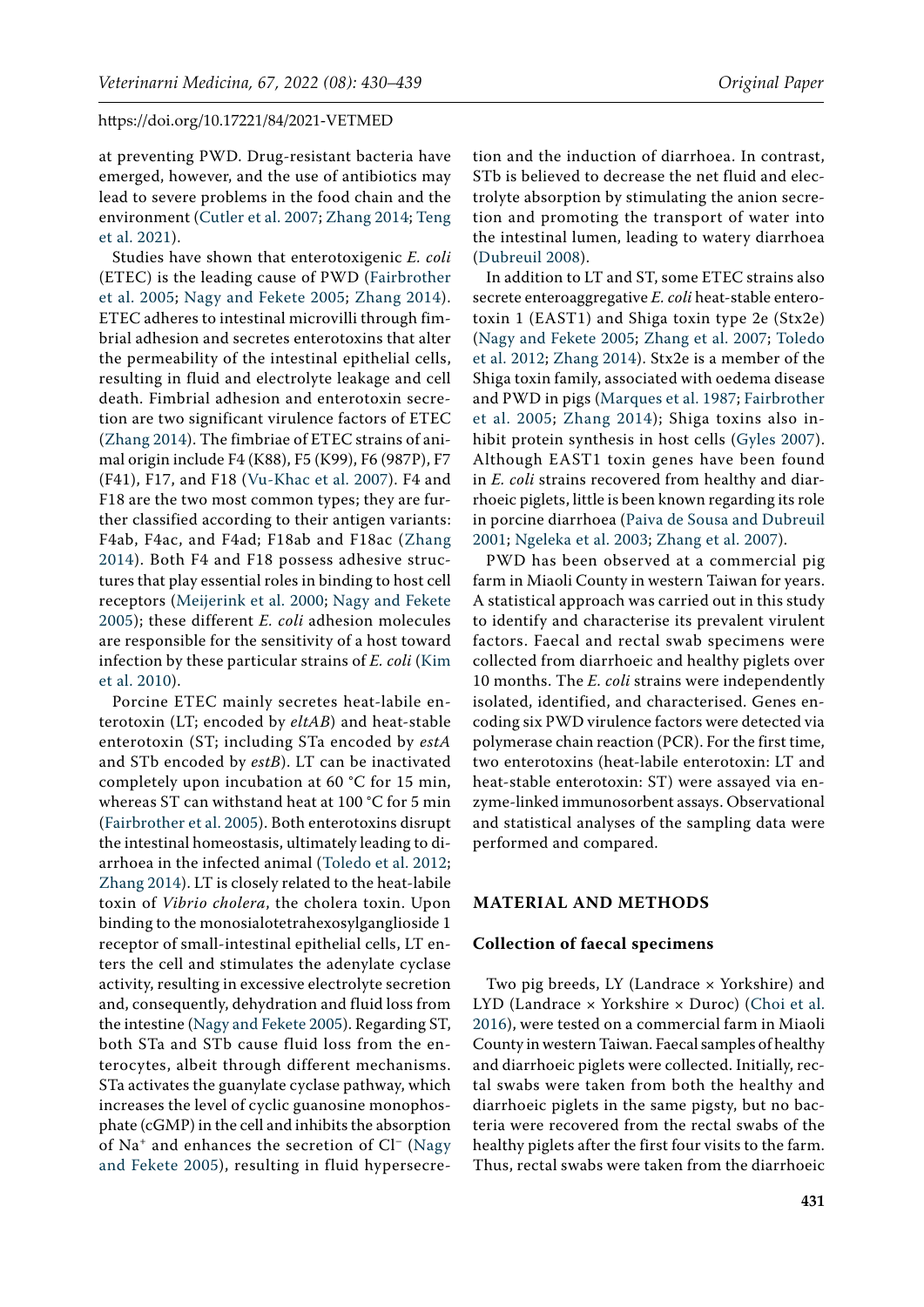piglets on the fifth to tenth visits. In contrast, the faeces were collected from the pigsties containing all the healthy piglets, and one specimen was collected from one healthy pigsty. In total, 15 faecal samples from the healthy piglets and 58 rectal swabs from the diarrhoeic piglets were collected that revealed the presence of *E. coli* ([Table 1\)](#page-2-0).

# **Isolation and identification of the** *E. coli* **strains**

The *E. coli* strains in the faecal specimens and rectal swabs were isolated and identified using biochemical methods ([Baron and Antonson](#page-7-0)  [1997](#page-7-0)). Each faecal specimen or rectal swab was briefly spread onto a Levine eosin methylene blue (EMB) agar plate and incubated overnight at 37 °C. Colonies with a metallic sheen, but with different morphologies (i.e., rough vs. smooth and large vs. small), were transferred to blood agar plates (BAPs) and Levin EMB plates. Only one colony was selected for each specific morphology; thus, at most, four colonies (strains) were chosen for one faecal specimen or rectal swab. The plates were incubated overnight at 37 °C. A single colony from the Levin EMB agar plate was picked and examined for the following biochemical reactions: triple sugar iron agar test; citrate utilisation test; urease test; sulfideindole-motility; semi-Voges Proskauer test; and or-

<span id="page-2-0"></span>Table 1. Number of *E. coli* strains recovered from the collection of the faecal specimens of the healthy piglets and rectal swabs of the diarrhoeic piglets

|              |                    | Healthy piglets |                | Diarrhetic piglets |  |  |
|--------------|--------------------|-----------------|----------------|--------------------|--|--|
| <b>Visit</b> | faecal<br>specimen | E. coli         | rectal<br>swab | E. coli            |  |  |
| 1            |                    |                 | 6              | 9                  |  |  |
| 2            |                    |                 | 4              | 4                  |  |  |
| 3            |                    |                 | 8              | 10                 |  |  |
| 4            |                    |                 | 4              | 6                  |  |  |
| 5            | 2                  | 3               | 1              | 1                  |  |  |
| 6            | 3                  | 3               | 6              | 12                 |  |  |
| 7            | 3                  | 4               | 6              | 12                 |  |  |
| 8            | 3                  | 6               | 9              | 14                 |  |  |
| 9            | 2                  | 7               | 7              | 20                 |  |  |
| 10           | 2                  | 3               | 7              | 12                 |  |  |
| Total        | 15                 | 26              | 58             | 100                |  |  |

(–) not available

nithine decarboxylase, arginine dehydrolase, and lysine decarboxylase activities. At the same time, a single colony was picked from the BAP agar plate for the oxidase test. The results were used to identify the bacteria as *E. coli*. Many colonies were also confirmed using the VITEK 2 gram-negative microbial identification method [\(Crowley et al. 2012\)](#page-8-13).

# **Identification of virulence factor genes**

The *E. coli* strains were examined through the PCR analysis for the presence of genes encoding LT, STa, STb, Stx2e, EAST1, and F18 fimbrial adhesion molecules ([Pass et al. 2000;](#page-8-14) [Beutin et al. 2008\)](#page-7-1). The PCR primers used are listed in [Table 2](#page-3-0). The PCR analysis was performed in a 50-µl volume containing 1.25 IU DreamTaq DNA polymerase (Thermo Fisher Scientific, Waltham, MA, USA), 0.4 mM deoxynucleotide triphosphates (dNTPs), 0.8 μM of each primer, and  $5 \mu$ l of bacterial suspension as the template, obtained from a suspension of a fresh bacterial colony in 50  $\mu$ l of ddH<sub>2</sub>O. The PCR products were analysed using 2% agarose gel electrophoresis.

# **Enterotoxin analysis**

The LT and ST enterotoxins secreted by the *E. coli* strains were detected using enzyme-linked immunosorbent assay (ELISA)-based VET-RPLA and COLIST-EIA kits (Denka Seiken, Tokyo, Japan). ATCC 43886 (serotype O25:K98:NM, LT enterotoxin secretion positive) ([Wachsmuth et al. 1979](#page-9-3)) and ATCC 35401 (serotype O78:H11, LT and ST enterotoxin secretion positive) were used as the positive controls for LT and ST secretion, respectively [\(Skerman et al. 1972](#page-8-15); [Evans et al. 1973\)](#page-8-16).

# **Genotype testing of pigs**

The pigs were genotyped through the PCR for the presence of *ecf18R*, the receptor gene for *E. coli* F18 fimbriae ([Frydendahl et al. 2003](#page-8-17)). The genomic DNA was extracted from the blood using a LabPrep Genomic DNA Mini Kit (Taigen Bioscience, Taipei, Taiwan). Amplification of a 162-base-pair (bp) DNA fragment of the *ecf18R* gene was conducted using the primers listed in [Table 2](#page-3-0), as described by [Frydendahl et al. \(2003\)](#page-8-17).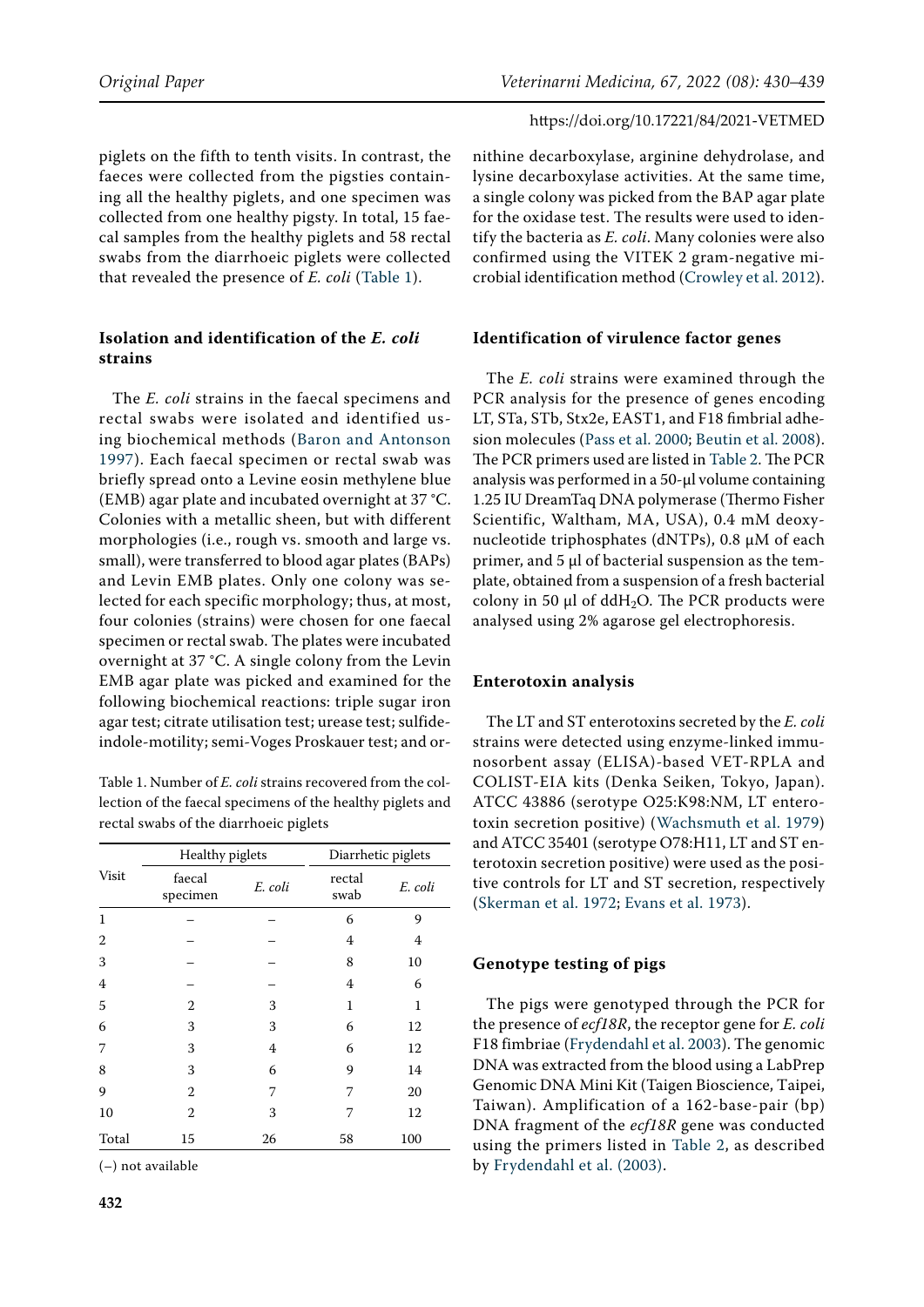<span id="page-3-0"></span>

| Table 2. Sequences of the PCR primers |  |  |  |
|---------------------------------------|--|--|--|
|---------------------------------------|--|--|--|

| Target gene<br><b>Primers</b><br>(protein product) |                                                            | Reference                |
|----------------------------------------------------|------------------------------------------------------------|--------------------------|
| eltAB(LT)                                          | F: TGGATTCATCATGCACCACAAGG<br>R: CCATTTCTCTTTTGCCTGCCATC   | Pass et al. (2000)       |
| estA(STa)                                          | F: TTCTGTATTATCTTTCCCC<br>R: TTATGATTTTCTCAGCACC           | Beutin et al. (2008)     |
| estB(STb)                                          | F: CGCATTTCTTCTTGCATCTCTG<br>R: TGCTGCAACCATTATTTGGG       | Beutin et al. (2008)     |
| <i>astA</i> (EAST1)                                | F: CCATCAACACAGTATATCCGA<br>R: GGTCGCGAGTGACGGCTTTG        | Beutin et al. (2008)     |
| $\textit{stx2e}$ (Stx2e)                           | F: ATGAAGAAGATGTTTATAGCG<br>R: GTTAAACTTCACCTGGGCAAAG      | Beutin et al. (2008)     |
| <i>fedA</i> (F18 fimbriae)                         | F: CTTTCACATTGCGTGTGGAG<br>R: ACCACCTTTCAGTTGAGCAG         | Beutin et al. (2008)     |
| <i>ecf18R (E. coli</i> F18 receptor)               | F: TTGGGAACCAGATGGGACAGTATG<br>R: CCCGCCAAGGAGCGTGCCTGTCTA | Frydendahl et al. (2003) |

 $F =$  forward;  $R =$  reverse

#### **Statistical analysis**

A fractional factorial model of up to two degrees was implemented under standard least-squares regression.

Instead of the response surface model commonly used for modelling quadratic surfaces ([Zang et al.](#page-9-4)  [2015\)](#page-9-4), the second-degree fractional factorial model was chosen to analyse the correlation between the main effects and the two-degree interactions of the respective variables. The following linear model was constructed:

$$
y_{p,k} = \alpha_0 + \sum_{i=1}^{I} \alpha_i x_{i,k} + \sum_{i \neq j}^{I,J} \beta_{i,j} x_{i,k} x_{j,k}
$$
 (1)

$$
\varepsilon_k = y_{a,k} - y_{p,k} \tag{2}
$$

where:

| i, j                | - set of variables in the factorial model;                                                                                                                                                                                                                                                                                         |
|---------------------|------------------------------------------------------------------------------------------------------------------------------------------------------------------------------------------------------------------------------------------------------------------------------------------------------------------------------------|
| k                   | - number of observations;                                                                                                                                                                                                                                                                                                          |
| $y_{a,k}$           | - actual response for the $k^{\text{th}}$ observation;                                                                                                                                                                                                                                                                             |
| $y_{p,k}$           | - predicted response for the $k^{\text{th}}$ observation;                                                                                                                                                                                                                                                                          |
| $x_{i,k}$ $x_{j,k}$ | – values of the $x_i$ and $x_j$ variables, respectively,                                                                                                                                                                                                                                                                           |
|                     | for the $k^{\text{th}}$ observation;                                                                                                                                                                                                                                                                                               |
|                     | $\overline{a}$ and $\overline{a}$ and $\overline{a}$ and $\overline{a}$ and $\overline{a}$ and $\overline{a}$ and $\overline{a}$ and $\overline{a}$ and $\overline{a}$ and $\overline{a}$ and $\overline{a}$ and $\overline{a}$ and $\overline{a}$ and $\overline{a}$ and $\overline{a}$ and $\overline{a}$ and $\overline{a}$ and |

 $\alpha_0$ ,  $\alpha_1$ ,  $\beta_{i,j}$  – parameters for the model;  $\varepsilon_k$  – normally distributed residual term.

The sum of squared residuals was minimised as follows:

$$
\min \sum_{k=1}^{K} \varepsilon_k \tag{3}
$$

The standard least-squares approach was used to construct a linear model for the response data of *fedA* from the variables of LT, ST, and *astA*. In this case, all the main effects and interactions up to two degrees were created for the following reformulated linear model.

$$
fedA_{p,k} = \alpha_0 + \alpha_1 ST_k + \alpha_2 LT_k + \alpha_3astA_k ++ \beta_{STLT}ST_kLT_k + \beta_{STastA}ST_kastA_k ++ \beta_{LTastA}LT_kastA_k
$$
 (4)

$$
\varepsilon_k = fedA_{a,k} - fedA_{p,k} \tag{5}
$$

Bivariate fits were implemented to understand the independent correlation of *fedA* to each of LT, ST and *astA* in the form of a standard linear fit for each variable of interest, shown as follows:

$$
fedA_i = \gamma_0 + \sigma_0 LT_i \tag{6}
$$

$$
fedA_i = \gamma_1 + \sigma_1 ST_i \tag{7}
$$

$$
fedA_i = \gamma_2 + \sigma_2 \alpha stA_i \tag{8}
$$

where:

 $\gamma_i$ ,  $\sigma_i$  – intercept and slope for the linear models.

All the statistical analyses are performed using JMP® v16.0 software (SAS Institute Inc, USA).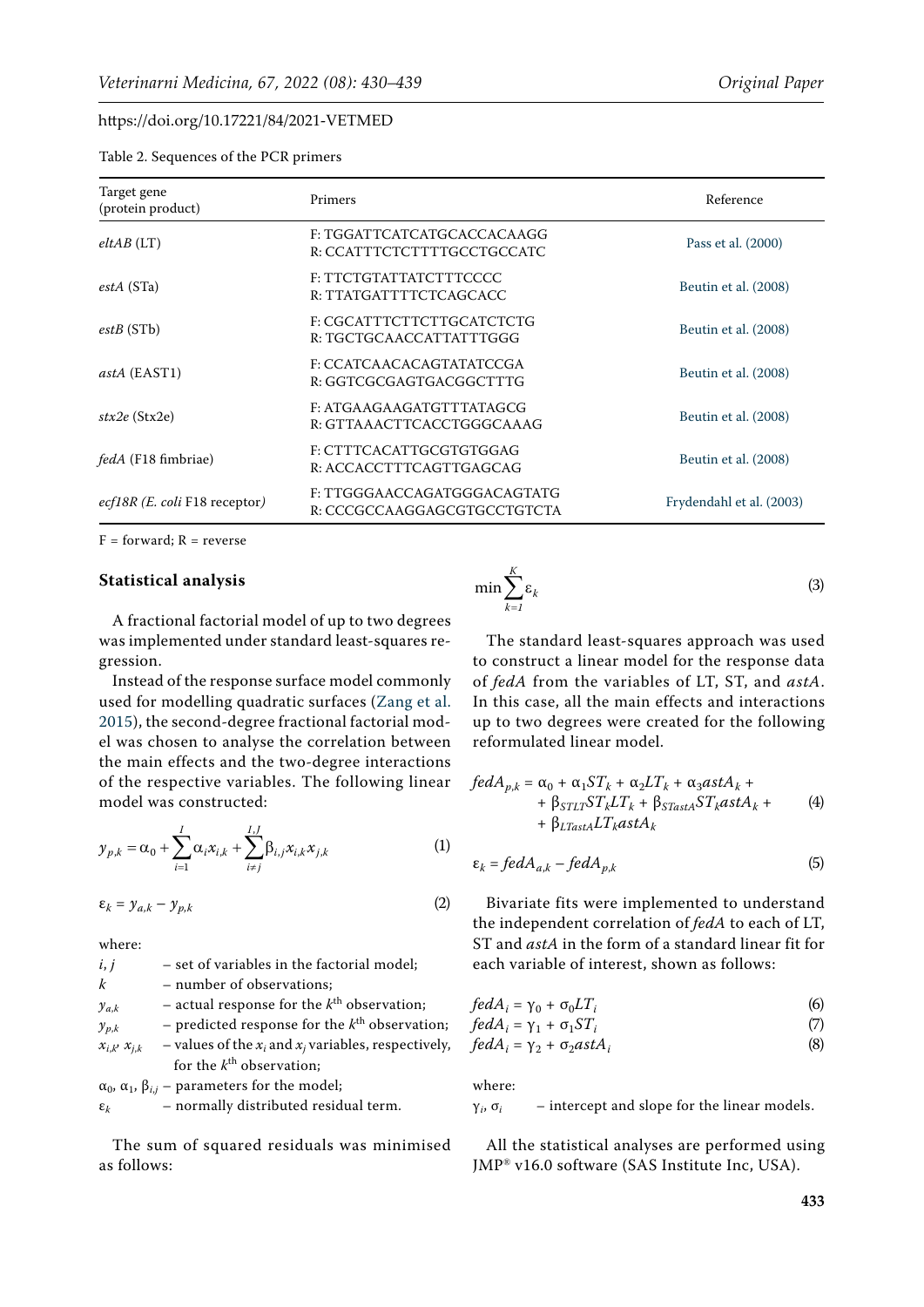#### **RESULTS**

## **Genotype testing**

Our earlier studies indicated that some pigs on this particular farm carried the F18 fimbriae receptor gene, *ecf18R*. Two pig breeds, LY and LYD, were raised on the farm; two LY and three LYD pigs were chosen randomly. The genomic DNA was extracted from the blood and used as the template for the PCR to detect *ecf18R*. [Figure 1](#page-4-0) presents the results. Except for one LYD pig, the other four pigs were positive for *ecf18R*. Two PCR products, one from an LY pig and one from an LYD pig, were sequenced and confirmed as the 162-bp DNA fragment of *ecf18R*. Thus, some pigs on the farm carried the *ecf18R* gene, either in the homozygous or heterozygous state. Because piglets might carry the receptor gene (*ecf18R*) for the F18 fimbriae adhesion, and the adhesion–ligand interactions determine the sensitivity of piglets infected by pathogenic ETEC, we expected the piglets with the *ecf18R* gene to be the targets of the *fedA*-positive *E. coli* on the farm.

#### **PCR and ELISA testing**

We collected 15 faecal specimens from healthy piglets and 58 rectal swabs from diarrhoeic piglets

<span id="page-4-0"></span>

Figure 1. PCR for *ecf18R* using genomic DNA from two LY and three LYD pigs

Lane M, DNA size marker, from top to bottom, 3 000, 2 000, 1 500, 1 000, 900, 800, 700, 600, 500, 400, 300, 200, and 100 base pairs; lanes 1 and 2, LY pigs; lanes 3–5, LYD pigs; lane 6, negative control using  $ddH<sub>2</sub>O$  as the template

#### https://doi.org/10.17221/84/2021-VETMED

during visits to the farm, where we recovered 26 and 100 independent *E. coli* strains, respectively ([Table 1\)](#page-2-0). These 126 strains were first assessed through a PCR analysis for genes encoding six virulence factors: LT (encoded by *eltAB*), STa (encoded by *estA*), STb (encoded by *estB*), EAST1 (encoded by *astA*), Stx2e (encoded by *stx2e*), and F18 fimbriae (encoded by *fedA*). The secretion of LT and ST by these *E. coli* strains was also evaluated using ELISA-based VET-RPLA and COLIST-EIA kits, respectively.

[Table 3](#page-5-0) provides the PCR data for *fedA*, *eltAB*, *estA*, *estB*, *astA*, and *stx2e*. All of the 126 *E. coli* strains were negative for *stx2e* through the PCR; therefore, *stx2e* and its toxin product, Stx2e, have been excluded from further discussion. Of the 26 strains recovered from the healthy piglets, none carried *fedA*, none carried *eltAB*, 23% (6/26) carried *estA*, 58% (15/26) carried *estB*, and 50% (13/26) carried *astA*. Of the 100 *E. coli* strains recovered from the diarrhoeic piglets, 41% (41/100) carried *fedA*, 41% (41/100) carried *eltAB*, 58% (58/100) carried *estA*, 73% (73/100) carried *estB*, and 35% (35/100) carried *astA*.

To identify the existence of enterotoxins, LT and ST were examined. Because of the lack of an EAST1 assay kit, the presence of *astA* was used to identify the possible presence of EAST1. [Table 4](#page-5-1) lists the results for the *E. coli* carrying *fedA*, LT, ST, and *astA*. None of the strains from the healthy piglets were positive for *fedA* and/or LT secretion; in contrast, 41% of the strains from the diarrhoeic piglets were positive for *fedA* and/or LT secretion, of which 39 were both *fedA*<sup>+</sup> and LT<sup>+</sup>. Furthermore, just less than a quarter (23%) of the strains from the healthy piglets were  $ST^+$  and half (50%) of the strains were *astA*+; in contrast, among the strains from the diarrhoeic piglets, more than half  $(54%)$  were  $ST^+$ , but only 35% were *astA*+.

[Table 4](#page-5-1) reveals that all of the LT secretions correlated with the presence of the *eltAB* gene. Thus, the *eltAB* expression was constitutive with the LT secretion in our cases. Regarding the ST secretion, it seemed that a combination of *estA*+ and *estB*<sup>+</sup> was required for the ST expression, except in one case with *estA*– and *estB*+. In addition, the presence of one or both of *estA*+ and *estB*+ did not ensure the expression and further secretion of ST. These results suggest that the production of ST was primarily due to the combination of *estA* and *estB*.

We expected that only the strains that were *fedA*positive would possibly lead to infection. [Table 5](#page-5-2)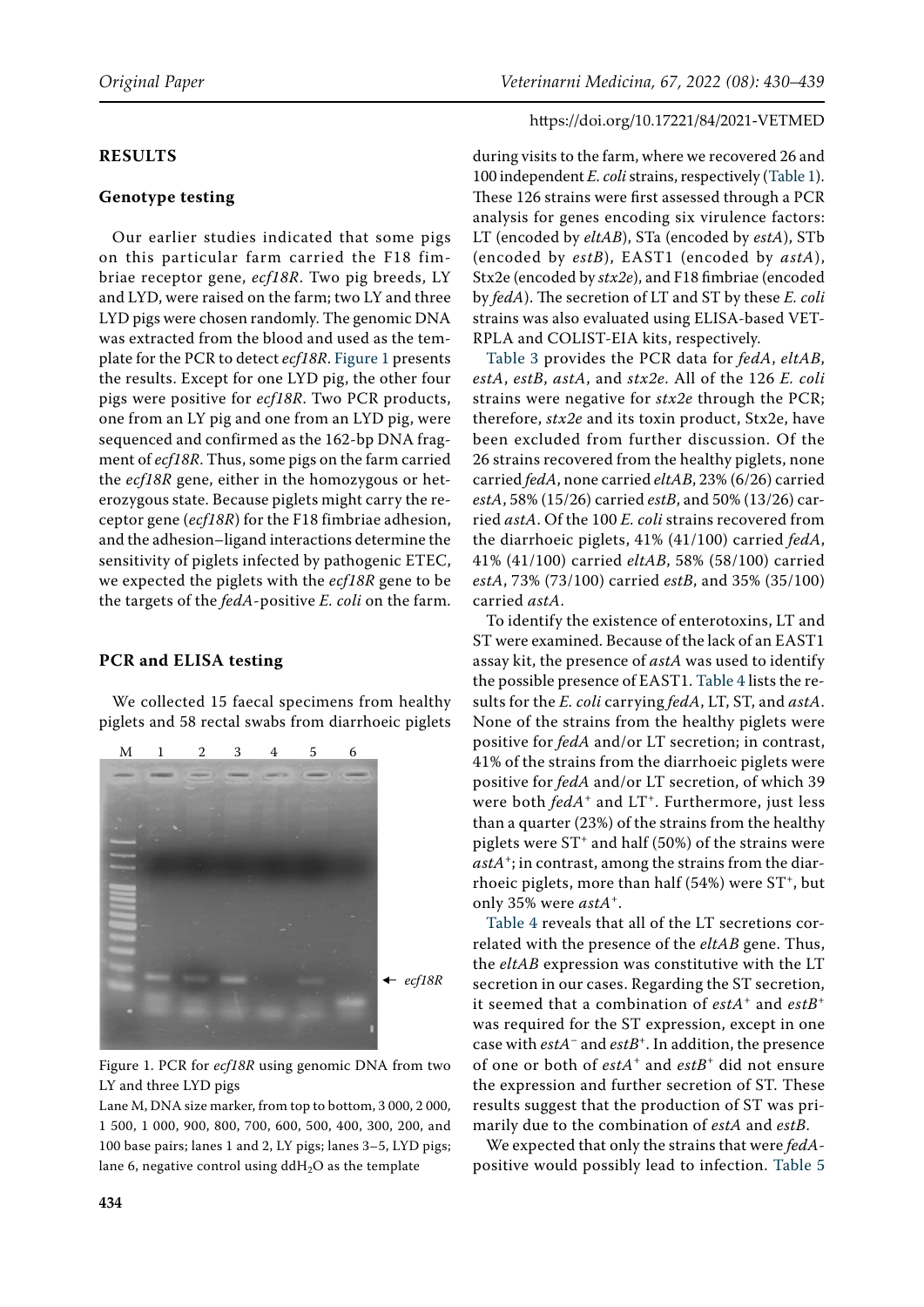<span id="page-5-0"></span>Table 3. PCR results for the presence of *fedA*, *estA*, *estB*, *eltAB*, *astA* and *stx2e* in the *E. coli* strains recovered from the healthy and diarrhoeic piglets

|                   | Number of $E$ , coli strains $(\%)$ |          |           |          |          |          |                    |
|-------------------|-------------------------------------|----------|-----------|----------|----------|----------|--------------------|
| Isolations        | total                               | $fedA^+$ | $eltAB^+$ | $estA^+$ | $estB^+$ | $astA^+$ | $\mathit{stx2e}^+$ |
| Healthy piglets   | 26                                  |          |           | 6(23%)   | 15 (58%) | 13 (50%) |                    |
| Diarrheic piglets | 100                                 | 41 (41%) | 41 (41%)  | 58 (58%) | 73 (73%) | 35 (35%) |                    |

<span id="page-5-1"></span>Table 4. The presence of *fedA*, LT, ST, *astA* in the *E. coli* strains recovered from the healthy and diarrhoeic piglets

|                   | Number of <i>E. coli</i> strains (%) |          |                                 |                                                                                  |          |  |
|-------------------|--------------------------------------|----------|---------------------------------|----------------------------------------------------------------------------------|----------|--|
| Isolations        | total                                | $fedA^+$ | LT+                             | $ST^*$                                                                           | $astA^+$ |  |
| Healthy piglets   | 26                                   |          | 0                               | 6(23%)<br>$(5 \text{ estA}^+ \text{ estB}^+, 1 \text{ estA}^- \text{ estB}^+)^*$ | 13 (50%) |  |
| Diarrheic piglets | 100                                  | 41 (41%) | 41 (41%)<br>$(41 \, eltAB^+)^*$ | 54 (54%)<br>$(54 \text{ estA}^+ \text{ estB}^+)^*$                               | 35 (35%) |  |

\*The corresponding positive gene number

<span id="page-5-2"></span>Table 5. *E. coli* strains with/without *fedA* recovered from the diarrhoeic piglets

|                   | Number of <i>E. coli</i> strains (%) |          |          |          |  |  |
|-------------------|--------------------------------------|----------|----------|----------|--|--|
| Isolations        | total                                | $LT^+$   | $ST^+$   | $astA^+$ |  |  |
| fedA <sup>-</sup> | 59                                   | 2(3%)    | 17 (29%) | 33 (56%) |  |  |
| $fedA^+$          | 41                                   | 39 (95%) | 37 (90%) | 2(5%)    |  |  |

lists the numbers of *fedA*-positive and -negative strains recovered from the diarrhoeic piglets. We found that 59% of the strains were *fedA*-negative, meaning that they belonged to the normal flora without infection. The number of strains without infection were quite similar to the enterotoxin secretion ratios of the healthy piglets in [Table 4;](#page-5-1) that is, with low  $(0-3\%)$  LT<sup>+</sup>, medium  $(23-29\%)$  ST<sup>+</sup>, and high (50–56%) *astA*+ ratios. Similar ratios for the enterotoxins support the notion that those strains were the normal flora without infection.

We expected the strains that were *fedA*-positive to be the main virulence factors leading to infection. The enterotoxin secretion patterns associated with these strains were entirely uncorrelated: 95% of the strains secreted LT and 90% secreted ST, but only 5% carried *astA*. The high LT and ST and low *astA*+ appearance ratios suggested that they were associated with the PWD infection on this farm.

[Table 6](#page-5-3) separates the 41 strains carrying *fedA*<sup>+</sup> obtained from the diarrhoeic piglets concerning their enterotoxins. Interestingly, 36 strains were  $LT^{+}$ , ST<sup>+</sup>, and *astA*<sup>-</sup>; these were the dominant strains for the PWD infection. The other strains comprised two that were LT<sup>+</sup>, one that was LT<sup>+</sup> and *astA*<sup>+</sup>, one <span id="page-5-3"></span>Table 6. Enterotoxins phenotype in the *E. coli* strains (*fedA*+) recovered from the diarrhoeic piglets

| Number of E. coli strains |                 |    |      |  |  |
|---------------------------|-----------------|----|------|--|--|
| No.                       | LΤ              | ST | astA |  |  |
| 36                        |                 |    |      |  |  |
| 2                         | $^{\mathrm{+}}$ |    |      |  |  |
|                           | ┿               |    |      |  |  |
|                           |                 |    |      |  |  |
|                           |                 |    |      |  |  |

that was  $ST^+$ , and one that was  $astA^+$ ; these strains were in the minority of the strains recovered from the diarrhoeic piglets. Thus, it appears reasonable to assume that both the LT and ST secretions were important for the PWD, although the ST secretion alone was not.

#### **Statistical analysis on the diarrhoeic piglets**

We performed a statistical analysis to identify the main causative agents for PWD. The data of 100 strains from the diarrhoeic piglets were chosen; the dependent variable was *fedA* and the independent variables were LT, ST, *astA* (EAST1), because we suspected these enterotoxin secretions to be the main virulence factors for PWD. For ease of analysis and interpretation, the positive and negative presence were identified by the numbers 1 and 0, respectively. All the analyses were conducted using the statistical software JMP® v16.0 (SAS Institute Inc., USA). Of all the diarrhoeic piglets (100 data),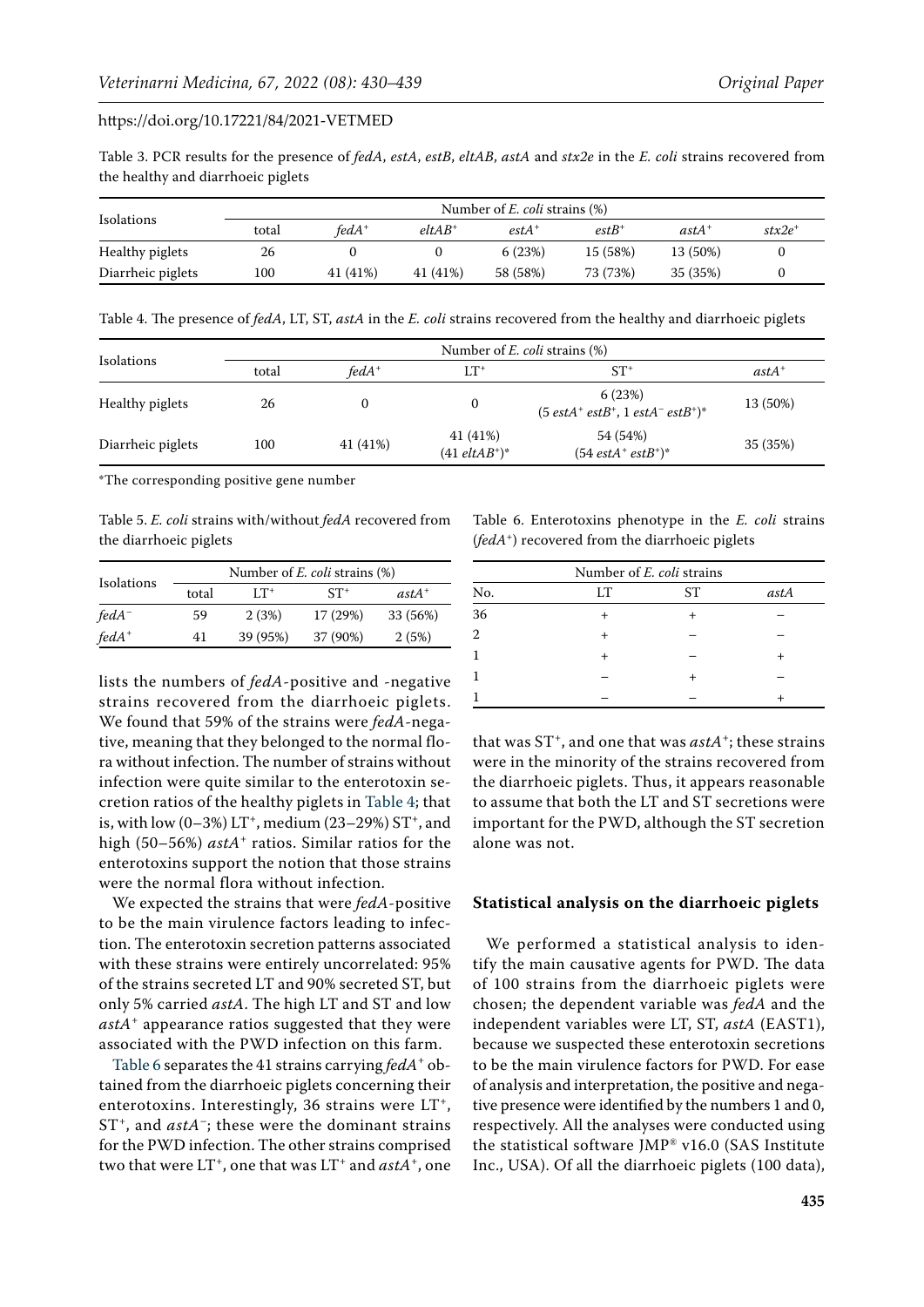| Effects summary |                                                            |                              |    |                |                |  |  |
|-----------------|------------------------------------------------------------|------------------------------|----|----------------|----------------|--|--|
| Source          | LogWorth                                                   | $P$ -value                   | DF | Sum of squares | <i>F</i> ratio |  |  |
| <b>LT</b>       | 14.764                                                     | $0.00000*$                   |    | 3.590 064 4    | 91.4413        |  |  |
| $ST*astA$       | 1.297                                                      | 0.050 44                     | 1  | 0.154 223 8    | 3.928 2        |  |  |
| ST*LT           | 0.820                                                      | 0.151 24                     |    | 0.082 212 3    | 2.094 0        |  |  |
| astA            | 0.444                                                      | 0.36009                      |    | 0.033 211 0    | 0.8459         |  |  |
| $LT^*astA$      | 0.064                                                      | 0.86238                      |    | 0.001 186 3    | 0.030 2        |  |  |
| ST              | 0.060                                                      | 0.870 34                     |    | 0.001 051 8    | 0.0268         |  |  |
|                 |                                                            | Analysis of variance (ANOVA) |    |                |                |  |  |
| Source          | DF                                                         | Sum of squares               |    | Mean square    | <i>F</i> ratio |  |  |
| Model           | 6                                                          | 20.538 741                   |    | 3.423 12       | 87.1892        |  |  |
| Error           | 93                                                         | 3.651 259                    |    | 0.039 26       | prob > F       |  |  |
| Count total     | 99                                                         | 24.190 000                   |    |                | $< 0.0001*$    |  |  |
|                 | $R^2$ = 0.849 059, $R^2$ Adj = 0.839 321, RMSE = 0.198 143 |                              |    |                |                |  |  |

#### <span id="page-6-0"></span> $TT<sub>1</sub>$  Table  $T<sub>2</sub>$  Statistical and  $T<sub>3</sub>$  summary summary summary

\*Statistically highly significant as *P* < 0.001

the significance of LT, ST, and *astA*, along with their interactions of up to two degrees in the factorial model of the positivity of *fedA*, was analysed using the standard least-squares model. [Table 7](#page-6-0) lists the results. The effect of LT had a value of LogWorth of 14.764, much higher than the significance threshold of 2 (*P*-value of 0.01). The interactions of ST\**astA* come in second place with a value of LogWorth of 1.297 (*P*-value 0.050 44), slightly above the significance threshold of 0.05. Less important effects occurred for LT\*ST (LogWorth 0.820, *P*-value 0.15), *astA* (LogWorth 0.444, *P*-value 0.36), LT\**astA* (LogWorth 0.064, *P*-value 0.86), and ST (LogWorth 0.060, *P*-value 0.87). We performed bivariate fits of *fedA* with respect to LT, ST, and *astA*. The data for *fedA*+ displayed positive correlations toward LT (slope =  $0.917$ ) and ST (slope =  $0.606$ ), but a negative correlation toward *astA* (slope = –0.526). These findings agree well with the parameters estimated for LT, ST, and *astA* from the standard least-squares model. Therefore, this statistical analysis confirmed that the hosts carrying *fedA* associated with LT were the prevalent virulent factors responsible for the PWD in the piglets on this farm in Taiwan.

# **DISCUSSION**

## **Genotype testing**

Our results indicate that only the *E. coli* strains recovered from the diarrhoeic piglets carried the F18 fimbriae adhesion gene *fedA*. Nevertheless, the piglets may/may not carry the receptor gene (*ecf18R*) for F18 fimbriae adhesion ([Figure 1\)](#page-4-0). Because adhesion–ligand interactions determine the sensitivity of the piglets toward pathogenic ETEC, our results indicate that the PWD on this particular farm was caused by *fedA*-positive *E. coli*.

We found that the *E. coli* strains from the healthy piglets, as part of the normal intestinal flora, were mainly *fedA*-negative and LT-negative, with either positivity or negativity observed for ST and *astA*. Among the 100 strains from the diarrhoeic piglets, excluding the 57 *E. coli* strains belonging to the normal flora (*fedA*-negative and LT-negative), we tested the 41 strains that were *fedA*-positive. We identified 36 strains that were LT- and STpositive, but *astA*-negative. These 36 strains all carried *eltAB*, *estA*, and *estB* for the LT and ST expression and secretion. The remaining five *fedA*positive strains, expressing only one or two other types of enterotoxins, might have been part of the normal flora or might have been fewer causative agents for PWD.

As revealed in [Table 6](#page-5-3), among the 41 *fedA*-positive strains recovered from the diarrhoeic piglets, 36 were LT- and ST-positive; the remaining five strains were LT- and *astA*-positive or positive for LT, ST, or *astA* alone. If we assume that all the strains carrying the *astA* gene also secreted the EAST1 enterotoxin, the number of strains recovered with the different enterotoxin types may have indicated the infection power of each type. Of the 41 *fedA*-positive strains retrieved from the diarrhoeic piglets, 36 were LT- and ST-positive but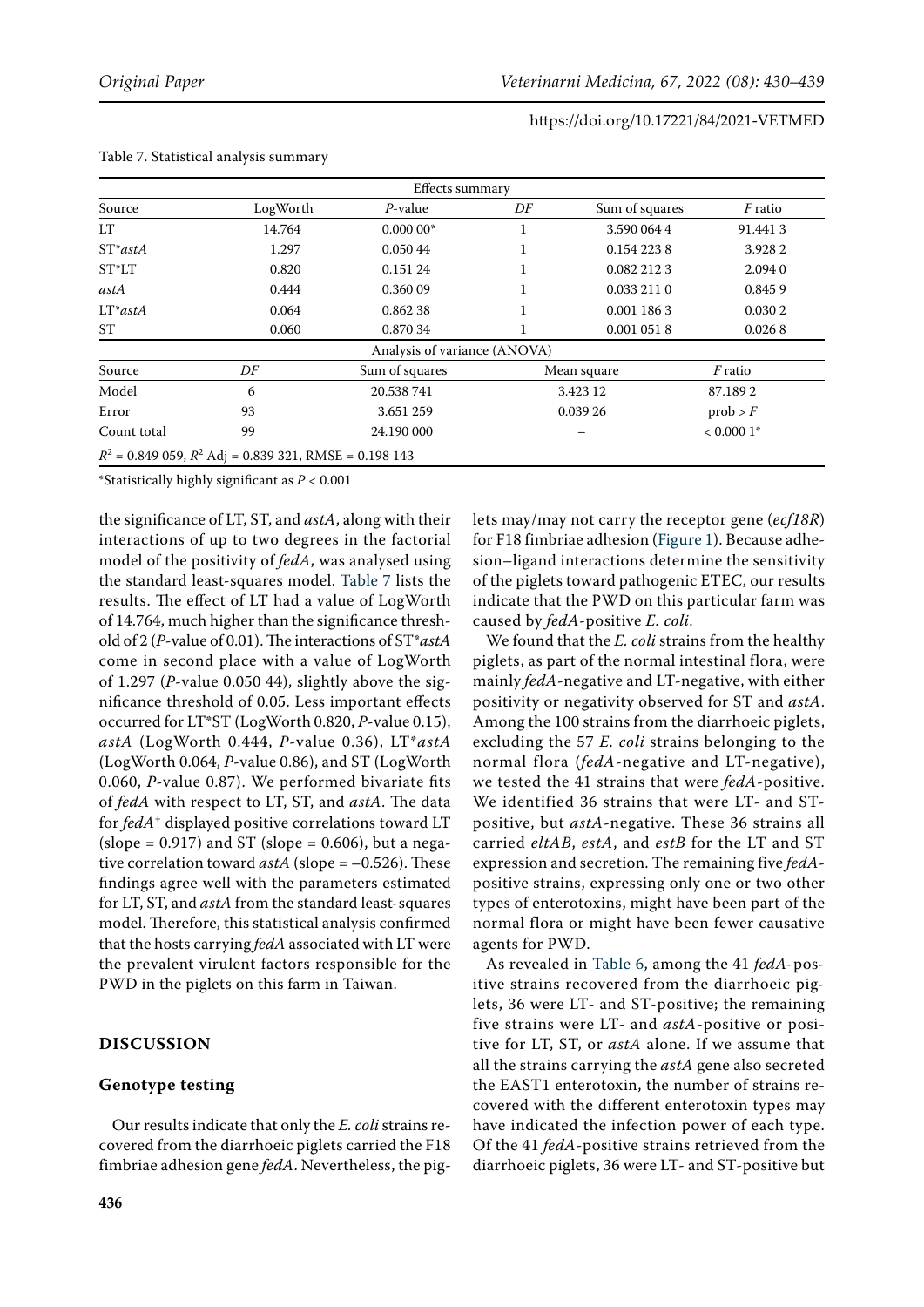EAST1-negative; this type was the most infectious. Four less-infectious types were identified: one that was LT- and EAST1-positive, two that were LTpositive, one that was ST-positive, and one that was EAST1-positive. The strains expressing none of the three enterotoxins did not exhibit infectivity, as evidenced by the fact that no such types were recovered among the 41 *fedA*-positive strains from the diarrhoeic piglets. A previous study found that pathogenic porcine ETEC with deletion of the gene encoding LT could still express ST and EAST1 and cause diarrhoea in piglets ([Erume et al. 2008\)](#page-8-18).

The observation might lead to a conclusion that ETEC harbouring *fedA*, and secreting both enterotoxins LT and ST are the causative agents for the PWD. However, the statistical analysis reveals that ETEC, harbouring *fedA* and secreting only enterotoxin LT, was most responsible for the PWD of piglets. The reason is that the appearance of LT was the highest with the *fedA*<sup>+</sup> strains in the diarrhoeic piglets, whereas  $LT^{+}$  was lowest among the *fedA*– strains. In contrast, ST always coexisted with *fedA*+ at a high level, whereas its appearance with *fedA*– was always higher than 0.25. Therefore, the attribution of ST to PWD was not significantly as critical as that of LT.

Earlier studies indicated that some clinical *E. coli* strains carry *estA*– or *eltAB*-containing plasmids and that these plasmids are transferable from one strain to another by conjugation ([McConnell et al.](#page-8-19)  [1980;](#page-8-19) [Yamamoto and Yokota 1983](#page-9-5)). Porcine strains carrying an *estA*– or *eltAB*-containing plasmid have also been reported ([Wasteson and Olsvik 1991](#page-9-6)). Furthermore, a porcine strain has been found to harbour a plasmid containing both *eltAB* and *estB*, with *estB* located on a transposon that could move from one plasmid to another in the same bacterium ([Lee](#page-8-20)  [et al. 1985\)](#page-8-20). In this present study, we found that the two *fedA*-negative strains recovered from the diarrhoeic piglets that secreted LT and ST ([Table 5](#page-5-2)) were not the causative agents of PWD; in other words, the three genes *eltAB*, *estA*, and *estB* were likely acquired from the horizontal transfer of a plasmid and/or transposon from another *fedA*-positive and LT- and ST-positive *E. coli* strain in the same diarrhoeic piglet. In fact, these two *fedA*-negative strains were recovered from the same rectal swab from a diarrhoeic piglet from which the main causative agents were also recovered.

Fimbrial adhesion is one of the most important virulence factors of PWD-causing agents and is con-

sidered a good target for vaccines ([Zhang 2014](#page-9-0)). Nevertheless, it appears that the prevalence of PWD caused by F4-positive *E. coli* and F18-positive *E. coli* in Asia is different from that in the USA and Europe. Indeed, studies in China, South Korea, and Malaysia have revealed that F18-positive *E. coli* is more frequently associated with porcine PWD than are F4 positive bacteria [\(Cheng et al. 2006](#page-8-21); [Lee et al. 2008](#page-8-22); [Ho et al. 2013](#page-8-23)). In contrast, research in Hungary, the United States, Slovakia, and Denmark has indicated a high prevalence of F4-positive *E. coli* isolated from cases of PWD ([Vu-Khac et al. 2007](#page-9-1); [Zhang](#page-9-2) [et al. 2007](#page-9-2)). In this study, we obtained 100 *E. coli* strains from the diarrhoeic specimens, and found that 41 of them (41%) carried the F18 gene (*fedA*). This prevalence is higher than that found in China (3.25%) ([Yang et al. 2019\)](#page-9-7) and South Korea (15%) [\(Kim et al. 2010](#page-8-5)), but lower than that in Malaysia (71.4%; 5/7) ([Ho et al. 2013\)](#page-8-23). However, it might be expected that F18-targeting treatments against PWD would be more effective in Asia.

In conclusion, it could be stated that the PWD of weaned piglets caused by ETEC occurs worldwide. The *E. coli* strains recovered from healthy and diarrhoeic piglets were analysed and identified. We searched for the presence of gene encoding F18 fimbrial adhesion molecules, and five virulent factor genes namely *eltAB*, *estA*, *estB*, *astA*, and *stx2e*. We also assessed the secretion of the enterotoxins LT and ST. From a comparison of the strains obtained from healthy and diarrhoeic piglets, a statistical analysis of the diarrhoeic piglets indicated that the prevalent virulent factors for PWD was a *fedA*-positive ETEC strain secreting LT. This statistical assessment enables us to search for an effective vaccine or drug treatment for controlling PWD on pig farms.

## **Conflict of interest**

The authors declare no conflict of interest.

### **REFERENCES**

- <span id="page-7-0"></span>Baron EJ, Antonson S. Identification of unusual pathogenic gram-negative aerobic and facultatively anaerobic bacteria. Clin Infect Dis. 1997 Mar;24(3):1-9.
- <span id="page-7-1"></span>Beutin L, Kruger U, Krause G, Miko A, Martin A, Strauch E. Evaluation of major types of Shiga toxin 2E-producing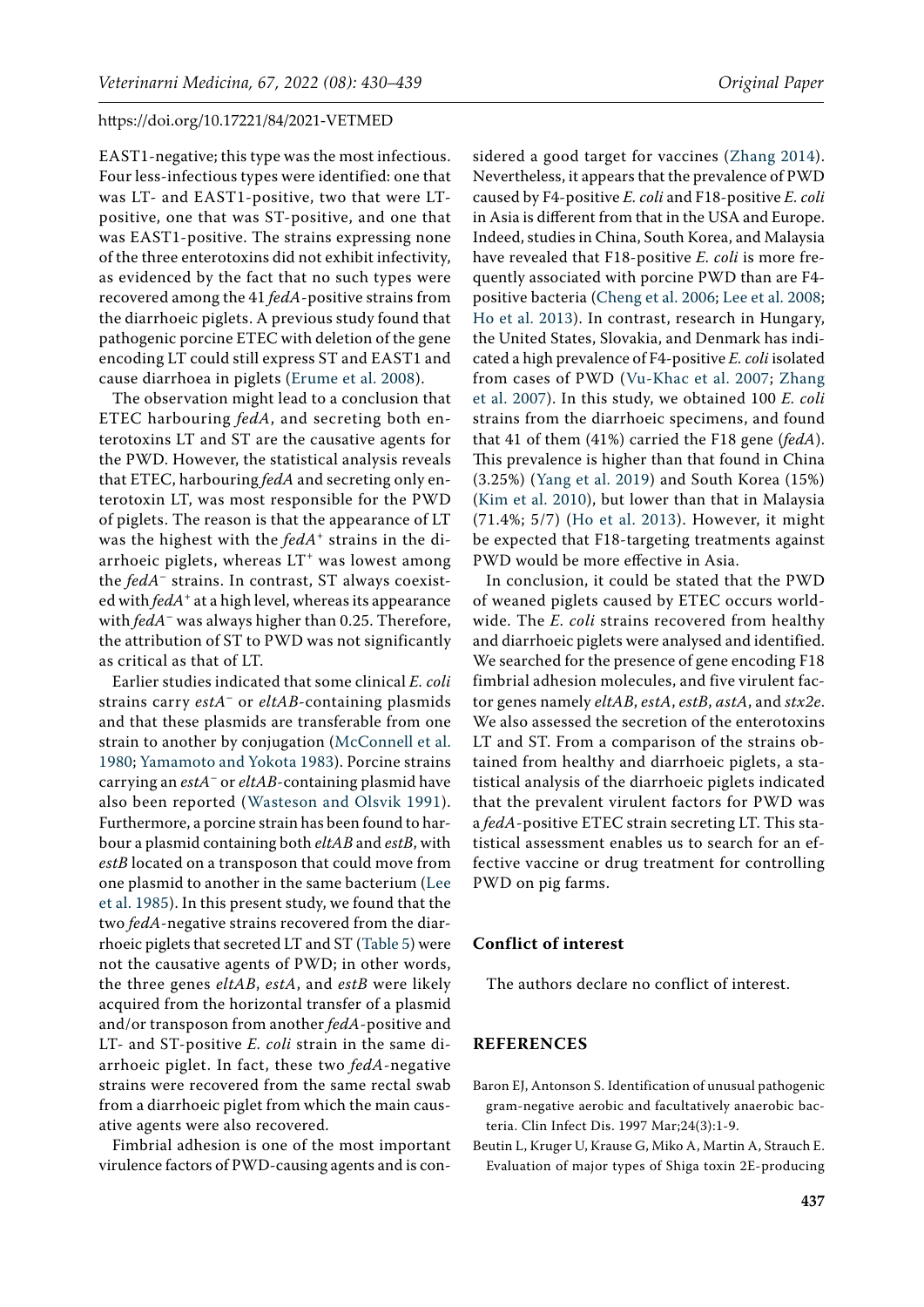Escherichia coli bacteria present in food, pigs, and the environment as potential pathogens for humans. Appl Environ Microbiol. 2008 Aug;74(15):4806-16.

- <span id="page-8-21"></span>Cheng D, Sun H, Xu J, Gao S. PCR detection of virulence factor genes in Escherichia coli isolates from weaned piglets with edema disease and/or diarrhea in China. Vet Microbiol. 2006 Jul 20;115(4):320-8.
- <span id="page-8-12"></span>Choi YS, Lee JK, Jung JT, Jung YC, Jung JH, Jung MO, Choi YI, Jin SK, Choi JS. Comparison of meat quality and fatty acid composition of longissimus muscles from purebred pigs and three-way crossbred LYD pigs. Korean J Food Sci Anim Resour. 2016 Oct 31;36(5):689-96.
- <span id="page-8-13"></span>Crowley E, Bird P, Fisher K, Goetz K, Boyle M, Benzinger MJ Jr, Juenger M, Agin J, Goins D, Johnson R. Evaluation of the VITEK 2 Gram-negative (GN) microbial identification test card: Collaborative study. J AOAC Int. 2012 May-Jun;95(3):778-85.
- <span id="page-8-0"></span>Cutler SA, Lonergan SM, Cornick N, Johnson AK, Stahl CH. Dietary inclusion of colicin e1 is effective in preventing postweaning diarrhea caused by F18-positive Escherichia coli in pigs. Antimicrob Agents Chemother. 2007 Nov;51(11):3830-5.
- <span id="page-8-7"></span>Dubreuil JD. Escherichia coli STb toxin and colibacillosis: Knowing is half the battle. FEMS Microbiol Lett. 2008 Jan;278(2):137-45.
- <span id="page-8-18"></span>Erume J, Berberov EM, Kachman SD, Scott MA, Zhou Y, Francis DH, Moxley RA. Comparison of the contributions of heat-labile enterotoxin and heat-stable enterotoxin b to the virulence of enterotoxigenic Escherichia coli in F4ac receptor-positive young pigs. Infect Immun. 2008 Jul;76(7):3141-9.
- <span id="page-8-16"></span>Evans DJ Jr, Evans DG, Gorbach SL. Production of vascular permeability factor by enterotoxigenic Escherichia coli isolated from man. Infect Immun. 1973 Nov 1;8(5): 725-30.
- <span id="page-8-2"></span>Fairbrother JM, Nadeau E, Gyles CL. Escherichia coli in postweaning diarrhea in pigs: An update on bacterial types, pathogenesis, and prevention strategies. Anim Health Res Rev. 2005 Jun;6(1):17-39.
- <span id="page-8-17"></span>Frydendahl K, Kare Jensen T, Strodl Andersen J, Fredholm M, Evans G. Association between the porcine Escherichia coli F18 receptor genotype and phenotype and susceptibility to colonisation and postweaning diarrhoea caused by E. coli O138:F18. Vet Microbiol. 2003 May 2; 93(1):39-51.
- <span id="page-8-9"></span>Gyles CL. Shiga toxin-producing Escherichia coli: An overview. J Anim Sci. 2007 Mar;85(13\_Suppl):E45-62.
- <span id="page-8-23"></span>Ho WS, Tan LK, Ooi PT, Yeo CC, Thong KL. Prevalence and characterization of verotoxigenic-Escherichia coli isolates from pigs in Malaysia. BMC Vet Res. 2013 Jun 4; 9:109.
- <span id="page-8-5"></span>Kim YJ, Kim JH, Hur J, Lee JH. Isolation of Escherichia coli from piglets in South Korea with diarrhea and characteristics of the virulence genes. Can J Vet Res. 2010 Jan;74(1): 59-64.
- <span id="page-8-20"></span>Lee CH, Hu ST, Swiatek PJ, Moseley SL, Allen SD, So M. Isolation of a novel transposon which carries the Escherichia coli enterotoxin STII gene. J Bacteriol. 1985 May; 162(2):615-20.
- <span id="page-8-22"></span>Lee SI, Kang SG, Kang ML, Yoo HS. Development of multiplex polymerase chain reaction assays for detecting enterotoxigenic Escherichia coli and their application to field isolates from piglets with diarrhea. J Vet Diagn Invest. 2008 Jul;20(4):492-6.
- <span id="page-8-8"></span>Marques LRM, Peiris JSM, Cryz SJ, O'Brien AD. Escherichia coli strains isolated from pigs with edema disease produce a variant of shiga-like toxin II. FEMS Microbiol Lett. 1987; 44(1):33-8.
- <span id="page-8-19"></span>McConnell MM, Smith HR, Willshaw GA, Scotland SM, Rowe B. Plasmids coding for heat-labile enterotoxin production isolated from Escherichia coli O78: Comparison of properties. J Bacteriol. 1980 Jul;143(1):158-67.
- <span id="page-8-4"></span>Meijerink E, Neuenschwander S, Fries R, Dinter A, Bertschinger HU, Stranzinger G, Vogeli P. A DNA polymorphism influencing alpha(1,2)fucosyltransferase activity of the pig FUT1 enzyme determines susceptibility of small intestinal epithelium to Escherichia coli F18 adhesion. Immunogenetics. 2000 Nov;52(1-2):129-36.
- <span id="page-8-3"></span>Nagy B, Fekete PZ. Enterotoxigenic Escherichia coli in veterinary medicine. Int J Med Microbiol. 2005 Oct;295(6-7): 443-54.
- <span id="page-8-11"></span>Ngeleka M, Pritchard J, Appleyard G, Middleton DM, Fairbrother JM. Isolation and association of Escherichia coli AIDA-I/STb, rather than EAST1 pathotype, with diarrhea in piglets and antibiotic sensitivity of isolates. J Vet Diagn Invest. 2003 May;15(3):242-52.
- <span id="page-8-10"></span>Paiva de Sousa C, Dubreuil JD. Distribution and expression of the astA gene (EAST1 toxin) in Escherichia coli and Salmonella. Int J Med Microbiol. 2001 Apr;291(1):15-20.
- <span id="page-8-14"></span>Pass MA, Odedra R, Batt RM. Multiplex PCRs for identification of Escherichia coli virulence genes. J Clin Microbiol. 2000 May;38(5):2001-4.
- <span id="page-8-15"></span>Skerman FJ, Formal SB, Falkow S. Plasmid-associated enterotoxin production in a strain of Escherichia coli isolated from humans. Infect Immun. 1972 Apr;5(4): 622-4.
- <span id="page-8-1"></span>Teng CH, Wu PC, Tang SL, Chen YC, Cheng MF, Huang PC, Ko WC, Wang JL. A large spatial survey of colistinresistant gene mcr-1-carrying E. coli in rivers across Taiwan. Microorganisms. 2021 Mar 31;9(4):722.
- <span id="page-8-6"></span>Toledo A, Gomez D, Cruz C, Carreon R, Lopez J, Giono S, Castro AM. Prevalence of virulence genes in Escherichia